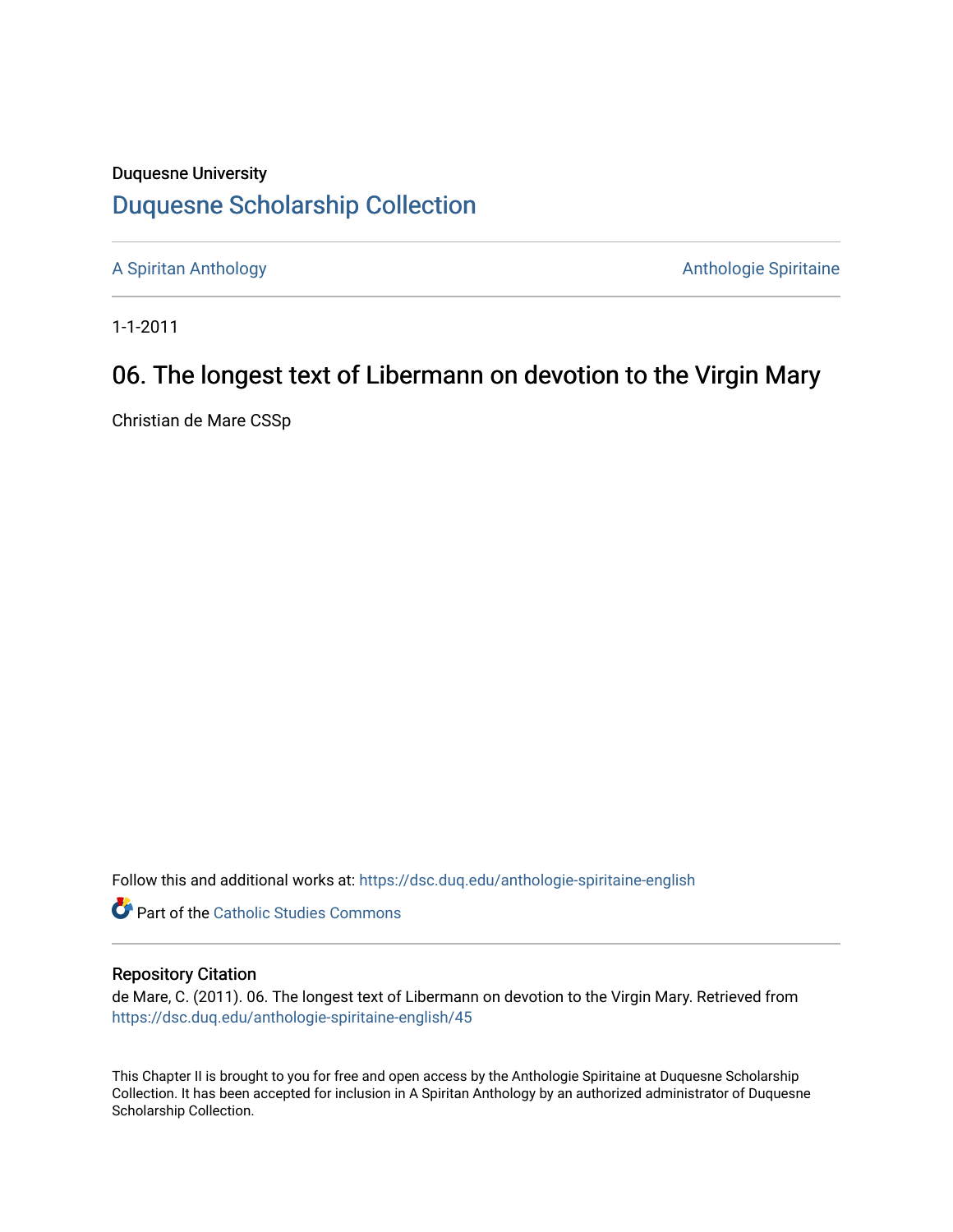## **The longest text of Libermann on devotion to the Virgin Mary**

*ToM. Dupont*

*While he was in the seminary at Strasbourg, preparing for his ordination, Fran(:ois Libermann sent a long letter to a co-disciple at Saint-Sulpice, Marie Eugene Dupont,2 which is largely a commentary on the prayer,* "0 *Jesu vivens in Maria,,3 Libermann explains the role o.(Mary in leading us to become like Jesus through the grace of the Holy Spirit. lhis passage tells us more than any other about Libermann's devotion to Mary.*

*As this letter is very long. we give two extracts in this text.*

Strasbourg, April 1<sup>st</sup>, 1841

My dear brother,

You have asked me again about the background to the prayer, *"0 Jesu, vivens in Maria".* All I know is that it was written by Fr. De Condren, but I know nothing of its history. I have always felt that he composed it to honour the sacred mystery of the Incarnation and its effects on Mary, so that we might benefit from the same wonderful effects ourselves. We have to remember that when God gives us his gifts, he never takes them away again. As St. Paul says, his gifts are unconditional. If we do lose them, it is through our own fault, our own

*"0 Jest/s. come alld live ill YOllr servants as you live ill Mary. with the peryectio/1 of your Wll)'.'! and the fullness oj" your virtues and ill communion with YOllr mysteries: overcome everything which is opposed to this. in your Spirit. to the Rlory of the Father. Amen.*"

*I N.D. 11, PI'. 456-467*

*<sup>2</sup> See index*

*<sup>3</sup> "0 Jest/ vivens in Maria. veni el vive infamulis tuis. ill spiritu sanetttatis [uac, in plenitudine virtutis luae. in per/ectioflc viarwn Iuarum.in communione mystcriorum lliorum: dorninare omni adversitae potestari. in Spiriru lito, ad gloriam Parris. Amen"*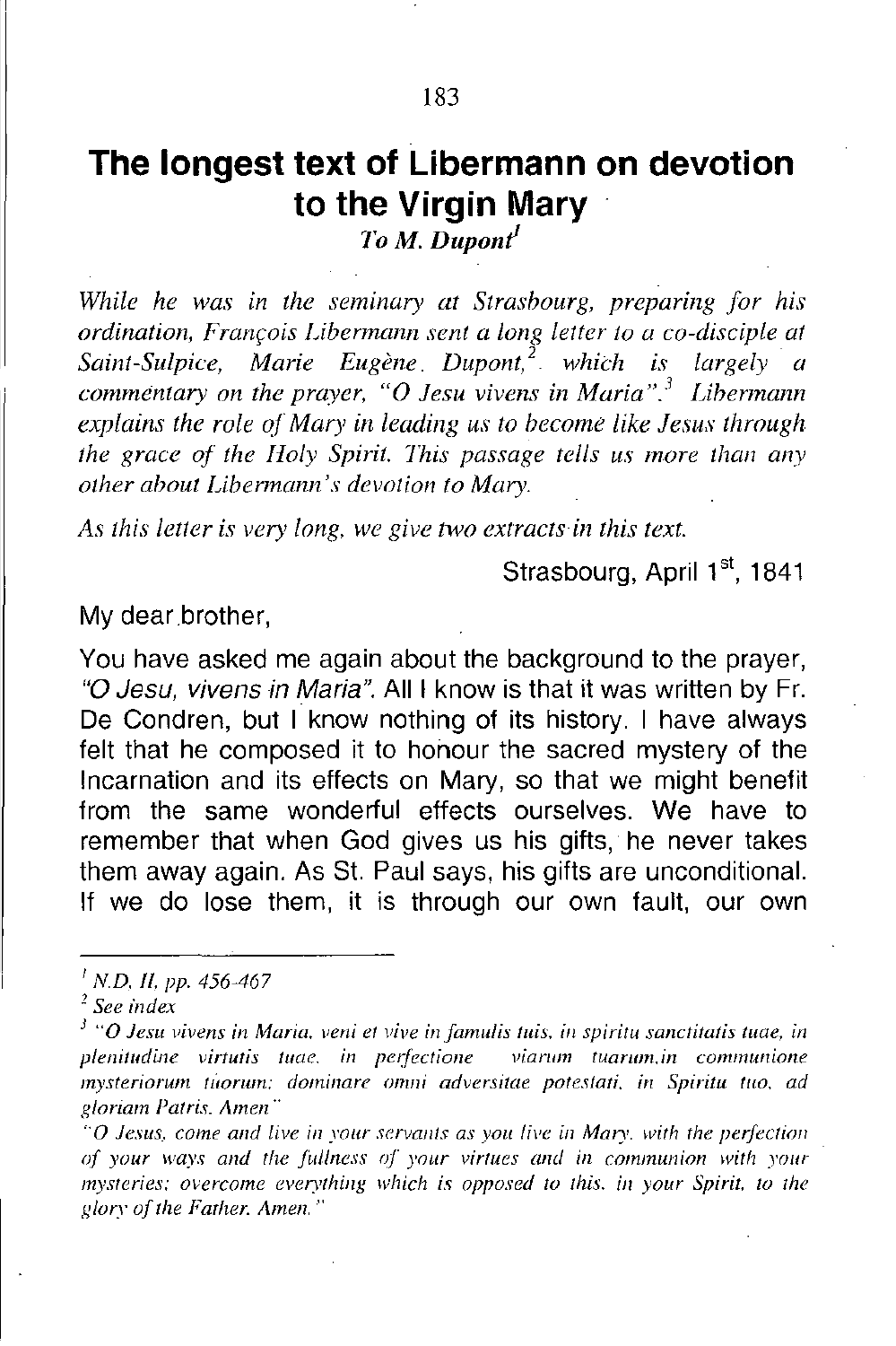weaknesses and imperfections and our lack of cooperation.

But our Mother was never exposed to the risk of losing what she had received; on the contrary, her purity and holiness were growing all the time. Being always more and more possessed by love, her faithfulness was beyond doubt. All the graces and gifts she received bore fruit in her that poor people like us can barely imagine. So the gifts she received from God remained with her always, growing and developing wherever possible. Although Our Lord did not continue to live in Mary physically, her amazing union with the divinity, which happened at the Incarnation, remained throughout her life and will continue to do so for all eternity. All the gifts and graces which came from this union will always be ornaments of the soul of Mary, along with all the divine perfections which were given to her by the three Persons in their respective relations with her.

This great mystery, which contains all the graces, the gifts and the mysteries of God made man, was received by Mary at the wonderful moment of the Incarnation, the principle and seed of all graces, gifts and mysteries, which grew within her when the time came, and to a degree of perfection that was peculiar to herself. **In** the same way, we ask Our Lord to come and live in us to establish that same life in ourselves, - if not to the same degree of perfection, then at least in the same manner as expressed in this prayer. In this way, we will also receive these same graces, these same gifts that are contained in all these mysteries. We can think of the moment when we receive Holy Communion, when Jesus makes us sharers (as far as is possible) in the mystery of the Incarnation, and ask him to live his life in us as he did in Mary, in the manner expressed in the Prayer, 0 *Jesu vivens.in Maria.*

This prayer comes from a soul who is contemplating Jesus living in Mary. The soul, in its own small way, sees Jesus living in Mary; it sees him operating in a way that is both living and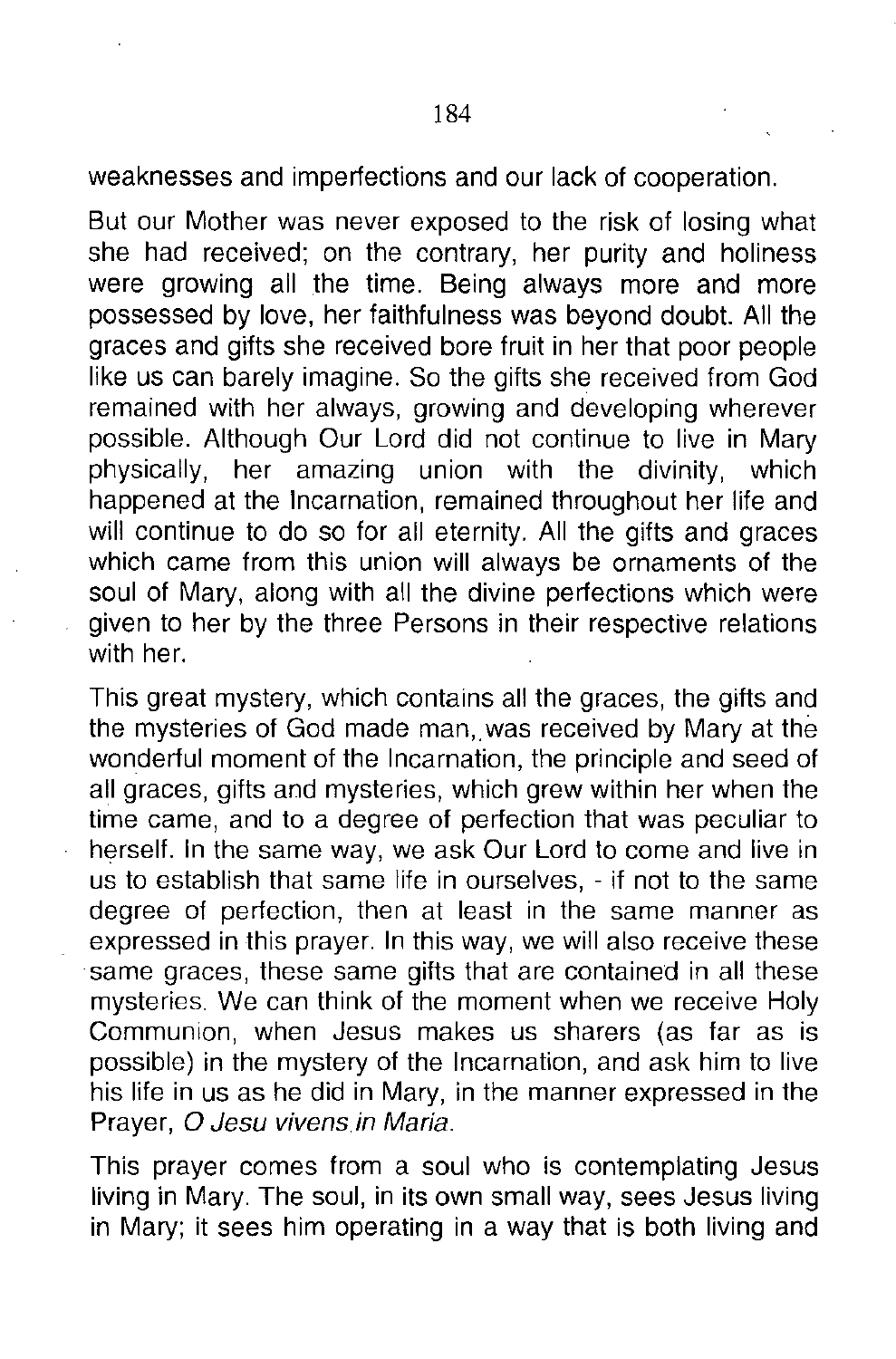185

life-giving. This poor soul is prostrate, overwhelmed with respect; it remains in a state of silence and nothingness. It admires the great things it is seeing a little  $-$  and even those things that it is incapable of seeing. It rejoices, praises, blesses and glorifies Jesus...

The soul, even though it overwhelmed by these things, begins to desire them for itself; and these same desires, far from being something bad or imperfect, are the necessary, or at least the natural result of all graces and all gifts. So being raised up, strongly but gently, the soul opens before Jesus to attract him into itself so that He will live the same life there as he does in Mary.

*a Jesus, living in Mary...!* This sigh from the soul is accompanied by a glance that is full of love. The person feels a violent need; it is love that causes this need and makes it so ardent, but it cannot satisfy this need, It feels too weak and powerless, so it approaches this furnace of love, which is both attracting and consuming it, and tries to get it to enter itself. This is why the soul turns to Jesus with this sigh so full of love, weakness and trust - *O Jesu, vivens in Maria...* 

*Dominare omni adversae potestati.*

The person is convinced that the one he loves is living within him, but he is also painfully aware that this life is not the same as it was in Mary; so by this prayer, he begs for this perfect life. He feels that there are many powers within him which are opposed to this life; they have been a barrier in the past and they could do the same harm in the future. He feels powerless to resist, so he asks Our Lord to overcome both himself and the forces which are working against his happiness. He knows that they will never be completely eliminated as long as he is on this earth, but he begs Jesus to subjugate and master them and keep them under control. These enemies are the devils, the flesh and its concupiscence, our appetites, our faults, our

 $|...|$